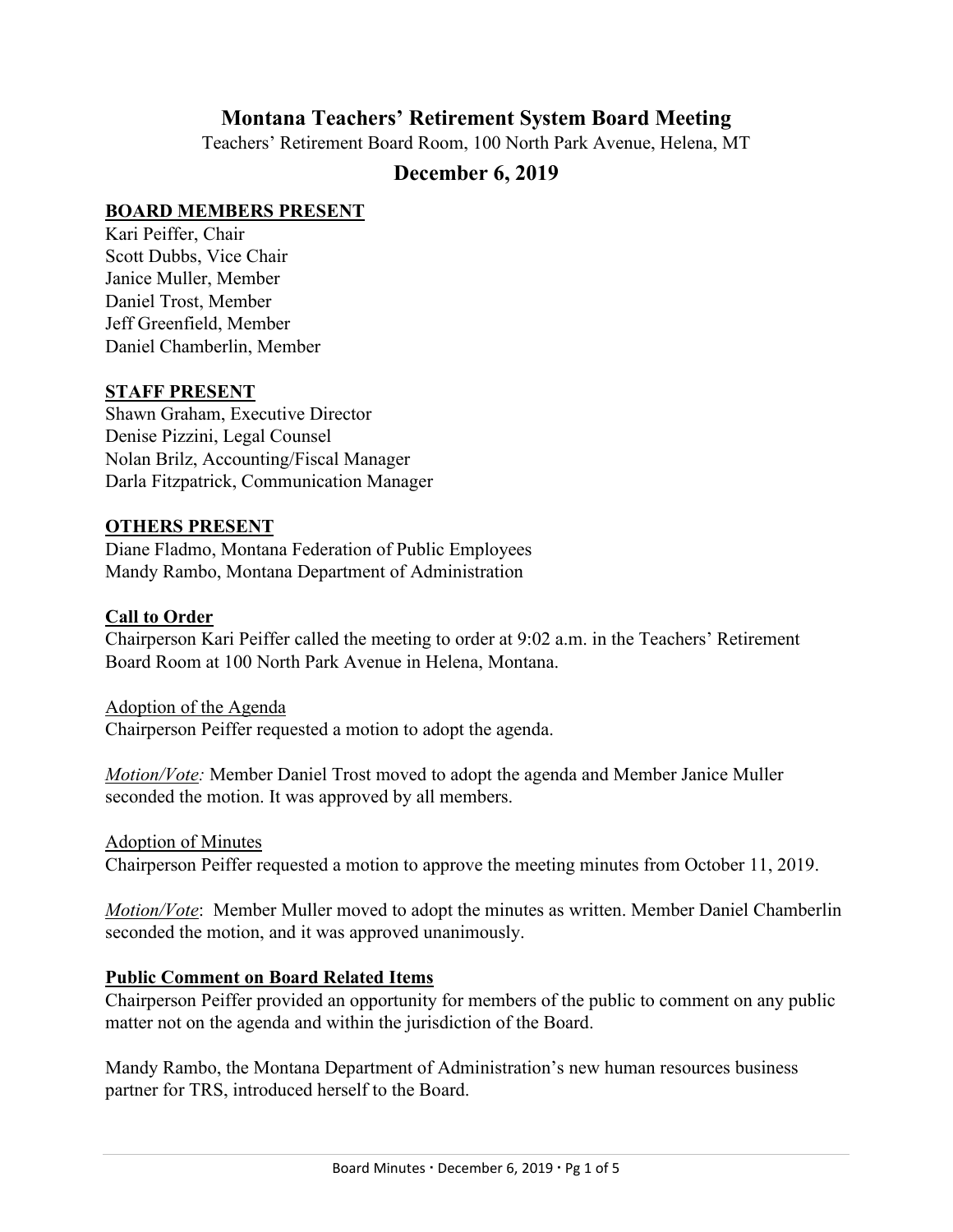# **M-Trust Phase III Closeout**

### Final Monthly Status Report

Executive Director Shawn Graham announced the successful completion of the enhancement phase of the M-Trust pension management software project. The development team completed all planned deliverables as of November 8, 2019, nearly a month ahead of schedule. Mr. Graham reviewed the final status report with the Board and explained how TRS intends to manage vendor contracts for ongoing maintenance and planned future enhancements. Some of these enhancements are necessary for regulatory reasons (e.g., Required Minimum Distributions) while others will improve operational efficiency and service to members. For example, TRS would like to allow members to complete withdrawal applications and retirement applications online.

The early closeout of the project created a surplus in the Phase III budget that should cover these contracted services for the remainder of the current fiscal year. Mr. Graham will prepare a budget amendment for the May 2020 board meeting to shift those costs to the regular operating budget.

Mr. Graham stated he is pleased with the quality and functionality of the M-Trust system and he credited Deputy Director Tammy Rau and others on the project team for its success.

#### Public Comment

Diane Fladmo of the Montana Federation of Public Employees (MFPE) thanked the Board and staff for all the enhancements and other improvements that help TRS serve its members.

# **Executive Director's Report**

#### Legislative Committee Updates

Mr. Graham presented the TRS valuation results to the State Administration and Veterans' Affairs (SAVA) committee in October and is scheduled to present results to the Legislative Finance Committee in December. He also will participate in Legislative Week, scheduled for January 2020. Pension funding will be a topic of discussion and Mr. Graham will keep a close eye on hearing schedules and agendas to ensure committee members receive accurate information about TRS.

#### MASS Meeting Updates

Mr. Graham has attended five regional meetings of the Montana Association of School Superintendents and will attend several more in the next few months. He delivers a 30-minute presentation encouraging superintendents to promote the value of a defined benefit pension when recruiting and retaining teachers. Feedback at these meetings generally has been positive.

Some superintendents in rural districts report they sometimes receive no applications despite heavy advertising for open positions, and some have brought in foreign teachers as part of an exchange program. Mr. Graham encourages superintendents to speak with local legislators as well about the importance of a pension as a component of any public employee's compensation.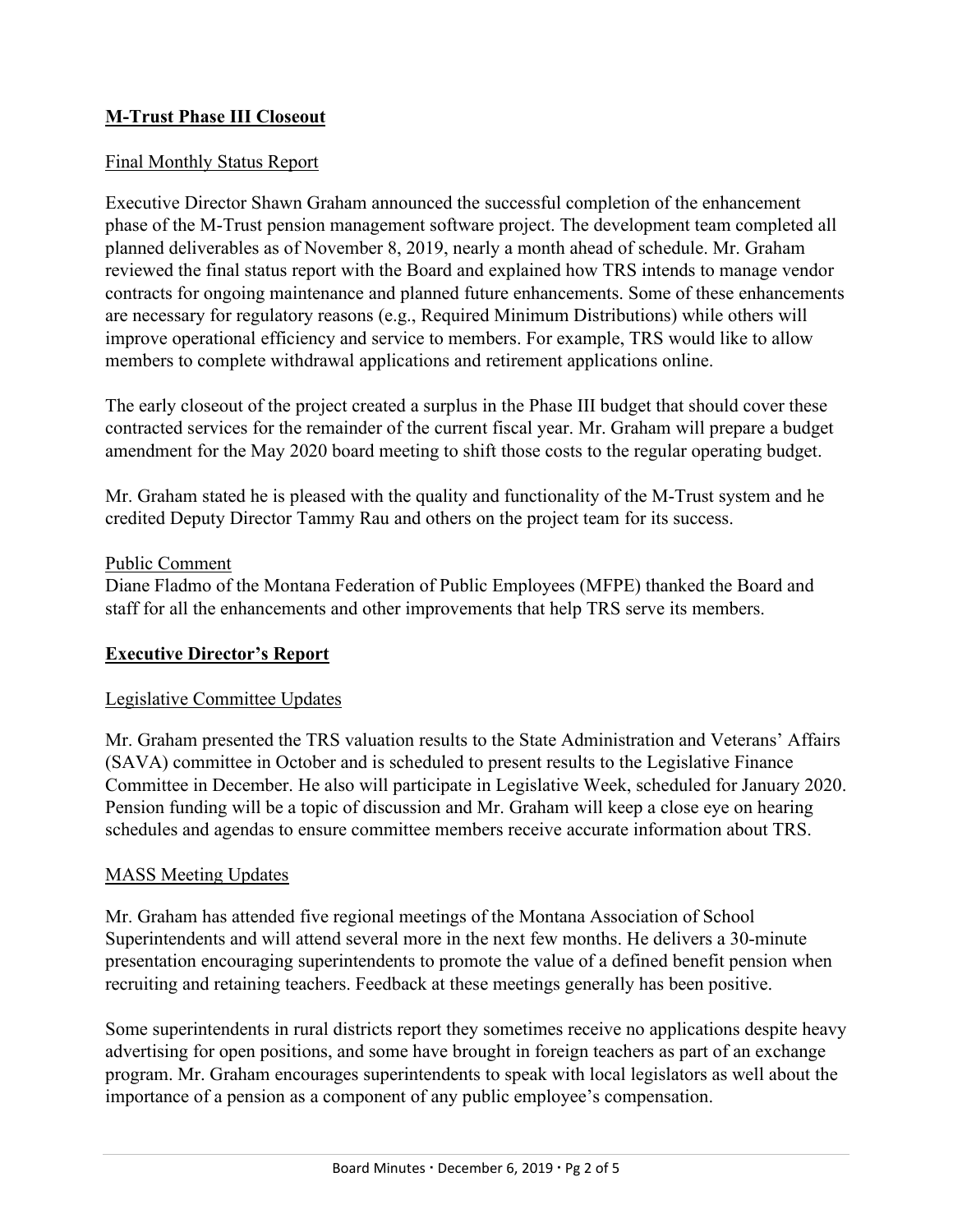### Public Comment

Ms. Fladmo appreciates Mr. Graham's efforts to promote TRS among superintendents. She commented that low salaries, fewer college students majoring in education, and other factors such as health care costs contribute to the shortage of qualified teachers.

# **Administrative Business**

### Investment Report

Member Jeff Greenfield provided an update on activities of the Board of Investments (BOI) and summarized some of the recent changes to investment strategies, such to reduce the amount held in cash in each asset class. The BOI has not yet hired a new Chief Investment Officer, so Executive Director Dan Villa has established a "cabinet" that applies a consensus model to ensure everyone can agree on investment decisions in the absence of a CIO. Member Greenfield said he is pleased with this approach, as it is collaborative and transparent. He also expressed high confidence in RVK, the BOI's investment consulting firm.

#### Financial Statements and Budget Reports

TRS Fiscal Manager Nolan Brilz reviewed the latest financial statements and commented that fund balances have moved in a positive direction since the October meeting, and benefit payouts have remained consistent. He then answered questions from Board members about the budget items reviewed during the M-Trust Phase III Project Closeout discussion. There were no concerns.

#### NCTR Annual Conference Report

Mr. Graham, Chairperson Peiffer and Member Muller attended the NCTR Annual Conference in Nashville in October. Chairperson Peiffer had attended the Trustees' Conference in the past and she was impressed by the additional focus placed on the teaching profession at the annual conference. Mr. Graham participated in a panel discussion on actuarial audits and Member Muller found that session, as well as sessions on cybersecurity, to be very informative.

#### Tentative 2020 Meeting Dates

Members of the Board confirmed the next three meetings will be held February 21, May 8 and August 7, 2020. Other tentative dates are October 9 and December 4, 2020.

Public Comment There was no comment.

# Next Meeting Date

The next regular meeting of the TRS Board will be held on February 21, 2020.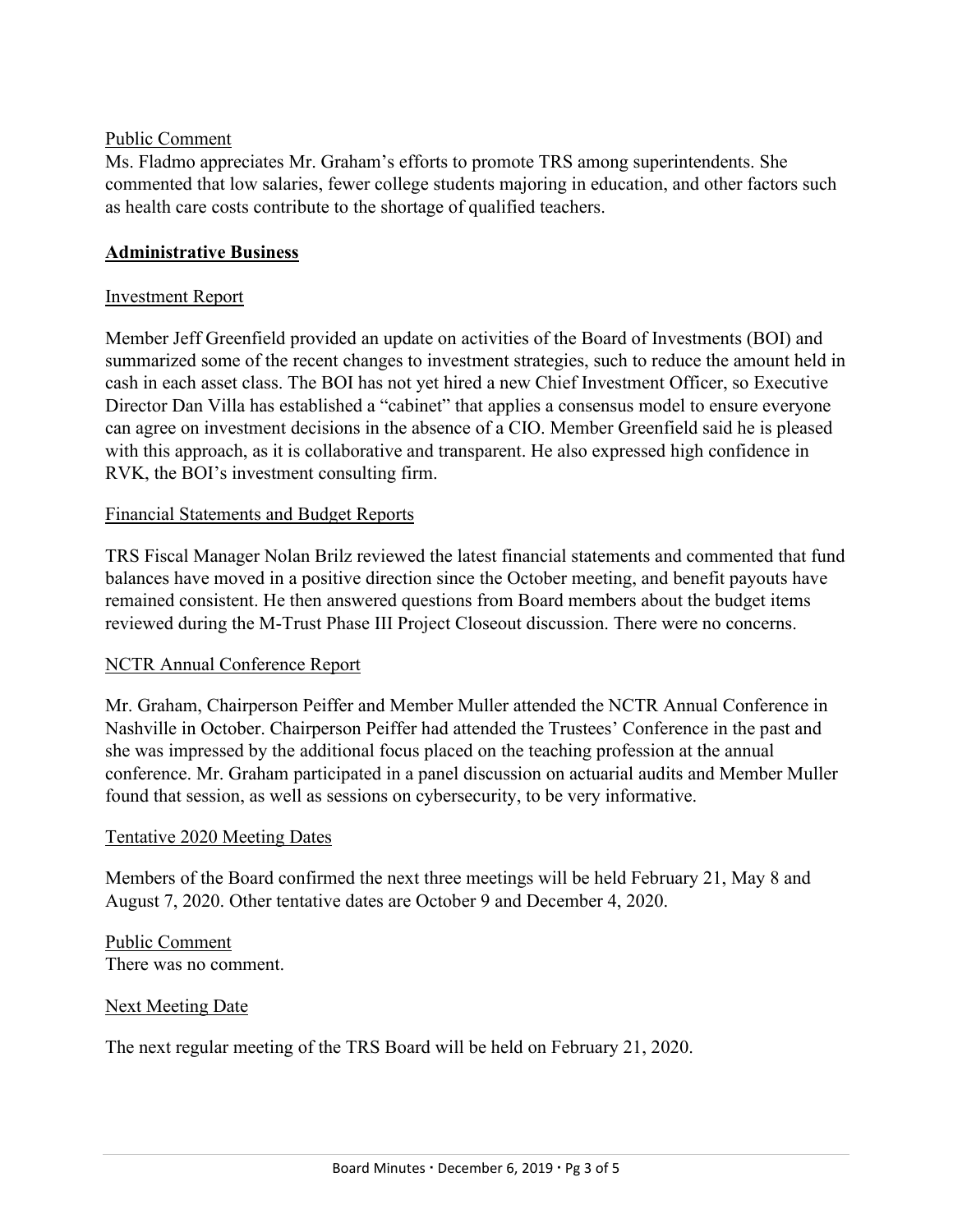# **Applications and Benefit Adjustments**

TRS staff processed 33 applications for retirement for the period September 1 – October 31, 2019. The average age was 62.6 years and applicants had an average of 15.5 years of service. A few of these mid-year applicants were early retirees, but many were "terminated-vested" members who had not been employed in a TRS-reportable position for some time.

# **Legal Counsel's Report**

## Legal Issues

TRS Chief Legal Counsel Denise Pizzini provided an update on the two contested case matters involving retired members.

A hearings examiner has been appointed in the Thane matter and the case is in the discovery process. In the Zabrocki matter, it was reported at the last meeting that the district court had granted TRS's motion to dismiss a constitutional claim. The timeframe in which Mr. Zabrocki could have appealed that action now has passed, so TRS has filed a motion requesting an overall briefing schedule on the underlying issues in the case.

# **Board Training**

# Per Diem Election

Ms. Pizzini reviewed State law regarding compensation to Board members for the time they spend preparing for and attending Board meetings. Those members of the Board who are also public employees were asked to complete an annual Per Diem Election form.

# Ethics/Conflict of Interest Training

Ms. Pizzini led Board members through a review of the TRS Ethical Conduct / Conflict of Interest policy, which complies with and enhances the State of Montana's ethics policy. As fiduciaries of the retirement system, TRS Board members have a heightened responsibility to ensure they avoid any conflict of interest, or the appearance of a conflict of interest, in performing their duties as Board members. Various examples of potential conflicts were discussed, and each member was given an annual disclosure form to complete.

# **Long Range Planning**

# Strategic Planning Commitment Worksheet

Mr. Graham reported that no updates had been made to the worksheet since its recent approval.